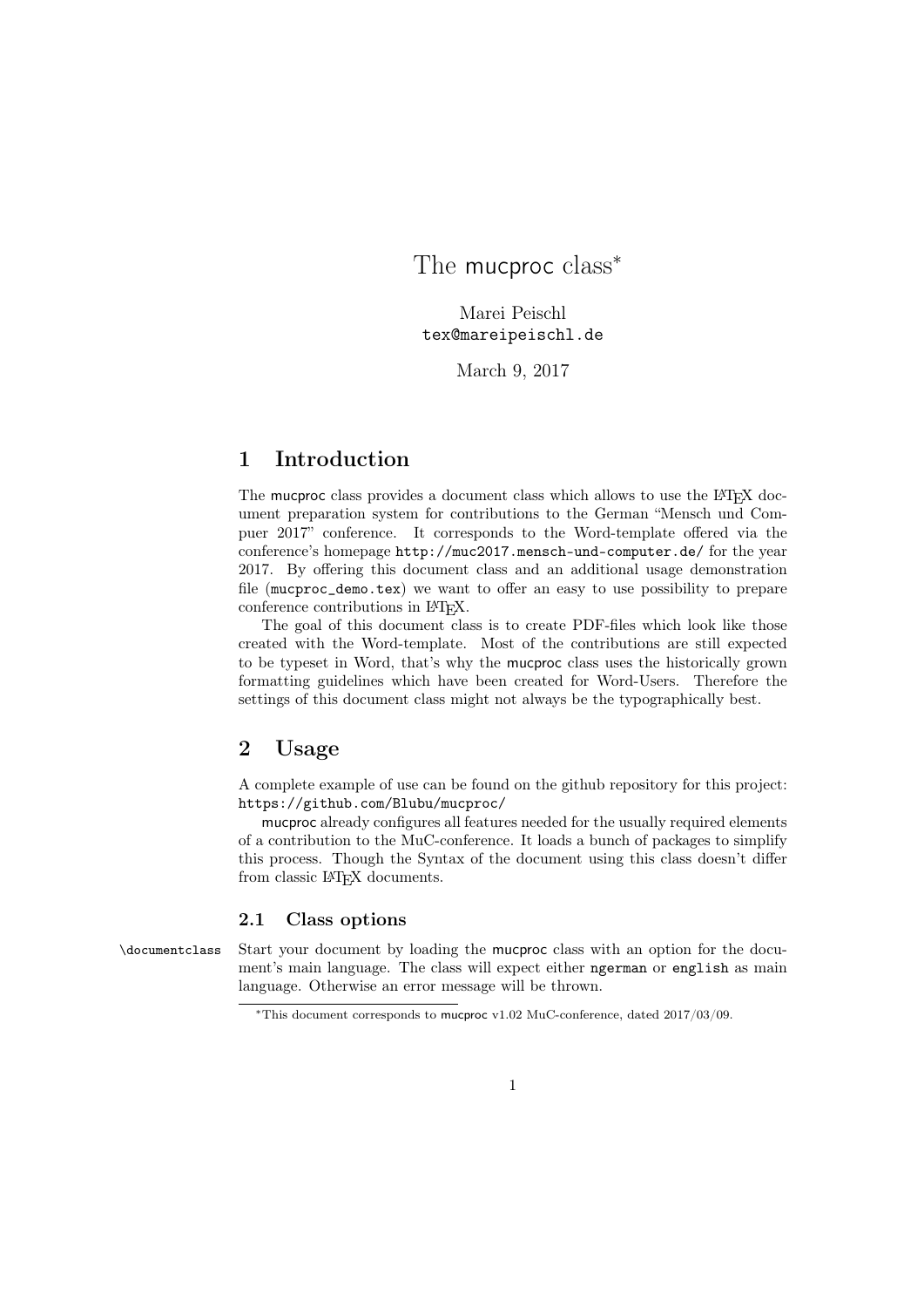For the language settings this class uses the babel package and loads csquotes for context sensitive quotations. The language option will also be used to configure the bibliography.

The other class option which can be used by authors is anonymous= $truth$ value . It activates the anonymous-mode which shall be used for the submission to the review process before a contribution may be accepted. This option disables the author-field for the title and the additional author information as will be described later.

The third type of class option is not meant to be used by the authors themselves. It rather provides a possibility to force a document to be compiled in the final mode and enables some additional features of the document class. The option forcefinal=truth value will be used for a recompilation process for the preparation of the final version for the publication process of the proceedings. It can be passed to the class via command line interface and will disable a manually set anonymous-mode.

### 2.2 Title creation

\title The \title command behaves identically to most popular document classes. There may be line breaks created with \\ or \newline inside the argument. Other formatting macros shall not be used, since this argument is also used for the metadata of the final PDF-file.

\author The author macro can also be used similar to standard LAT<sub>EX</sub> documents. If \and the document has more than one author, the names shall be separated with \and. \thanks The \thanks command shall be used to add the corresponding institution. It can be used similar to the standard LATEX definition, though it also can process an optional argument. The optional argument takes a label to reference an institution \thanksref of another author. This prevents multiple mention of institutions. This macro is used to reference the labels set with the \thanks command. The implementation of the institution reference is very different from the usual label/ref mechanism. That's why the reference is only defined after the label was set. If the argument of \thanksref isn't a known Label an error will occur.

```
\author{John Doe\thanks[inst:1]{Institution 1}\and
  Jane Doe\thanks{Institution 2}\and
  John Doe II\thanksref{inst:1}
```
In contrast to the standard classes, mucproc doesn't place the footnotes created by \thanks on the bottom of the page, they are positioned directly below the author field of the title.

Other possible entries for the title (e. g. \date)are ignored.

\maketitle The title has to be created by calling the \maketitle command as usual.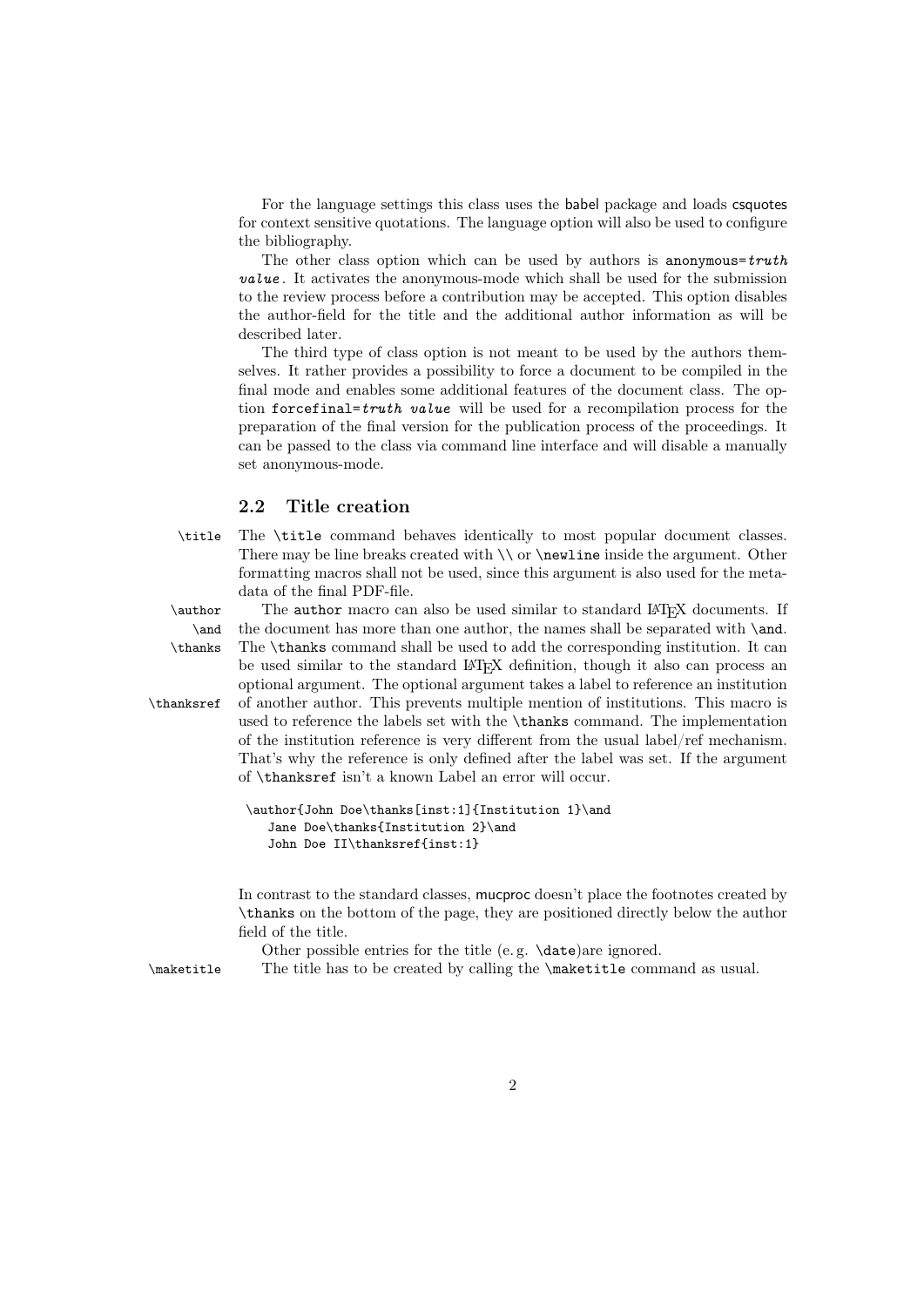### 2.3 Additional author information

For the final version the authors of contributions have the possibility to add additional information about all authors. For this the mucproc class provides the authoraddendum environment.

authoraddendum This environment can take up to 2 arguments, one optional containing the path to a corresponding photograph and a mandatory one for the Authors name.

> \begin{authoraddendum}[john\_doe.png]{Doe, John} Text describing the author. \end{authoraddendum}

If the optional picture argument ist left empty the text will be typeset over the whole **\textwidth**, otherwise there will be a 3 cm column on the left side containing the photograph.

## 3 Implementation

This section contains the source code to the mucproc.cls. It will be tried to explain how the class breaks the tasks.

#### 3.0.1 Compatibility mode

This document class intends to be compiled on as many different distributions as possible. Basically this class compiles on releases newer than 2014/05/01 without errors. Nevertheless some specific fallback tests require a the expl3 package version of 2015/09/07 or newer. A compatibility mode test is implemented first and deactivates all problematic features of the class.

```
1 \RequirePackage{expl3}
2 \ExplSyntaxOn
3 \bool new:N \g MUC@compatibility mode
4 \@ifpackagelater{expl3}{2015/09/07}{
5 \bool_gset_false:N \g_MUC@compatibility_mode
6 }{
7 \msg_new:nnn {mucproc}{compatibility}{
8 Your~ LaTeX-Distribution~ seems~ to~ be~ outdated.\\\\
9 Enabling~ compatibility~ Mode.\\\\
10 Some~ features~ won't~ be~ available.
11 \t}12 \msg_warning:nn {mucproc}{compatibility}
13 \bool_gset_true:N \g_MUC@compatibility_mode
14 }
15
16 \RequirePackage{xparse}
```
The boolean \g\_MUC@compatibility\_mode is set true, if the expl3 is older than required.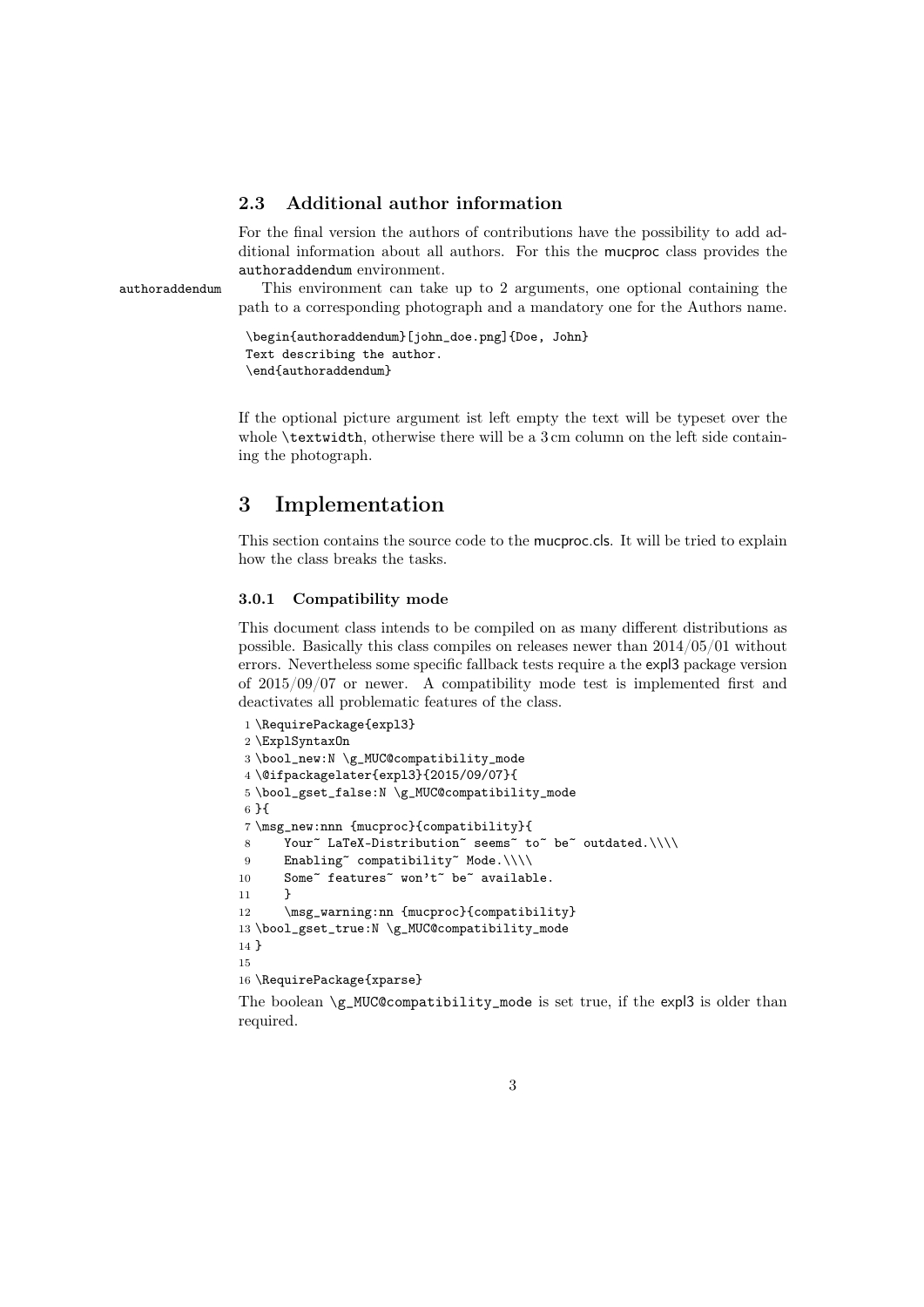#### 3.1 Class options

The key-value class options are implemented using the scrbase package defining a Family called MUC.

```
17 \RequirePackage{scrbase}
18 \DefineFamily{MUC}
19 \DefineFamilyMember{MUC}
20 \bool_new:N \g_MUC@pdfa_bool
```
The Options anonymous and forcefinal are implemented using the basic scrbase mechanism for boolean options:

\FamilyBoolKey{MUC}{anonymous}{MUC@anonymous}

```
22 \FamilyBoolKey{MUC}{forcefinal}{MUC@final}
```
\FamilyBoolKey{MUC}{headline}{MUC@headline}

```
24 \FamilyBoolKey{MUC}{copyrightinfo}{MUC@copyrightinfo}
```

```
25 \FamilyBoolKey{MUC}{pagestyle}{MUC@pagestyle}
```
Set up the default boolean values before processing options.

```
26 \MUC@headlinetrue
```

```
27 \MUC@copyrightinfotrue
```

```
28 \MUC@pagestyletrue
29
```

```
30 \FamilyProcessOptions{MUC}
```
The pagestyle settings can be disabled if headline and copyrightinfo are set false.

```
31 \ifMUC@headline
32 \else
33 \ifMUC@copyrightinfo
34 \else
35 \MUC@pagestylefalse
36 \fi
37 \fi
```
If the forcefinal option is set, all global options containing the substring "draft" or both of the substrings"final" and "false" are removed to avoid any global draft mode.

```
38 \ifMUC@final
39 \bool_if:NTF \g_MUC@compatibility_mode {
40 \msg_new:nnn {mucproc} {compatibility-final-error} {
41 forcefinal~ is~ not~ possible~ in~ compatibility~ mode.\\\\
42 Update<sup>~</sup> your<sup>~</sup> TeX<sup>~</sup> distribution<sup>~</sup> and retry!}
43 \msg_error:nn {mucproc} {compatibility-final-error}
44
45 }{
46 \sys_if_engine_luatex:F {
47 \msg_new:nnn {mucproc} {luatex-required} {
48 forcefinal~ requires~ LuaLaTeX~ for<br/>~ correct~ PDF/A~ output.\\\\
49 Remove~ forcefinal~ option~ or~ change~ the~ compiler.
50 }
51 \msg_error:nn {mucproc} {luatex-required}
```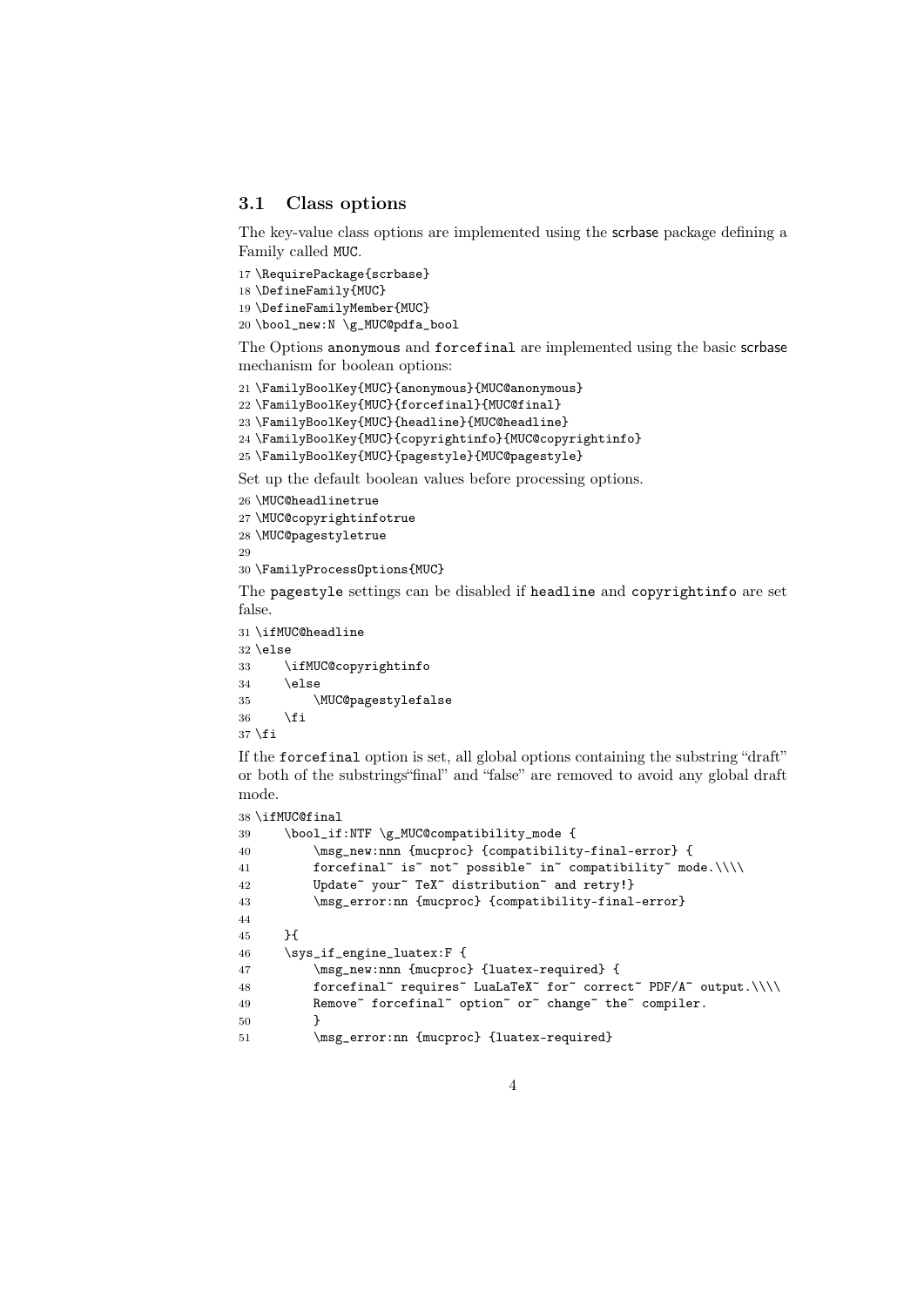```
52 }
53 \clist_new:N \l_MUC@globalopts_clist
54
55 \msg_new:nnn {mucproc} {force-final} {
56 forcefinal<sup>~</sup> option<sup>~</sup> is<sup>~</sup> enabled.\\\\
57 Ignoring~ all~ global~ complementary~ options.}
58 \msg_warning:nn {mucproc} {force-final}
59 \msg_new:nnn {mucproc} {remove-draft}{
60 forcefinal~ enabled:~ The~ global~ Option~ #1~ is~ ignored,~
61 because~ it~ seems~ to~ activate draft~ mode!}
62
63 \exp_args:Nx \clist_map_inline:nn {\@classoptionslist} {
64 \tl_if_in:nnTF {#1} {draff}65 {\msg_warning:nnx {mucproc} {remove-draft} {#1}}
66 {\clist_put_right:Nn \l_MUC@globalopts_clist {#1}}
67 \tilde{\text{t1}}_in: mTF \{ \#1 \} \{ \text{final} \}68 {\tilde{\tilde{f}}_in: nnTF {\#1}} {\false}69 {\msg_warning:nnx {mucproc} {remove-draft} {#1}}
70 {\clist_put_right:Nn \l_MUC@globalopts_clist {#1}}
71 }
72 {\clist_put_right:Nn \l_MUC@globalopts_clist {#1}}
73 }
74
75
76 \edef\@classoptionslist{\clist_use:Nn \l_MUC@globalopts_clist {,}}
Additionally enable PDF/A-mode and metadata generation and disable anonymiza-
tion.
```

```
77 \bool_gset_true:N \g_MUC@pdfa_bool
78 \MUC@anonymousfalse
79 }
80 \setminus fi
```
### 3.2 Basic Setup

The next step is loading scrartcl as base class. According to the formatting rules we pass some options and use the mucfontsize10pt.clo file for setting up the font sizes.

```
81 \newcommand*{\@fontsizefilebase}{mucfontsize}
82 \PassOptionsToClass{abstract=true,parskip=full,fontsize=10pt,
83 twoside=semi}{scrartcl}
84 \LoadClass{scrartcl}
85 \setparsizes{0pt}{7pt plus 7 pt}{1em plus 1 fill}
86 \raggedbottom
   Now the other required packages can be loaded.
87 \RequirePackage{graphicx}
88 \RequirePackage{babel}
```

```
89 \PassOptionsToPackage{babel}{csquotes}
```

```
90 \bbl@frenchspacing
```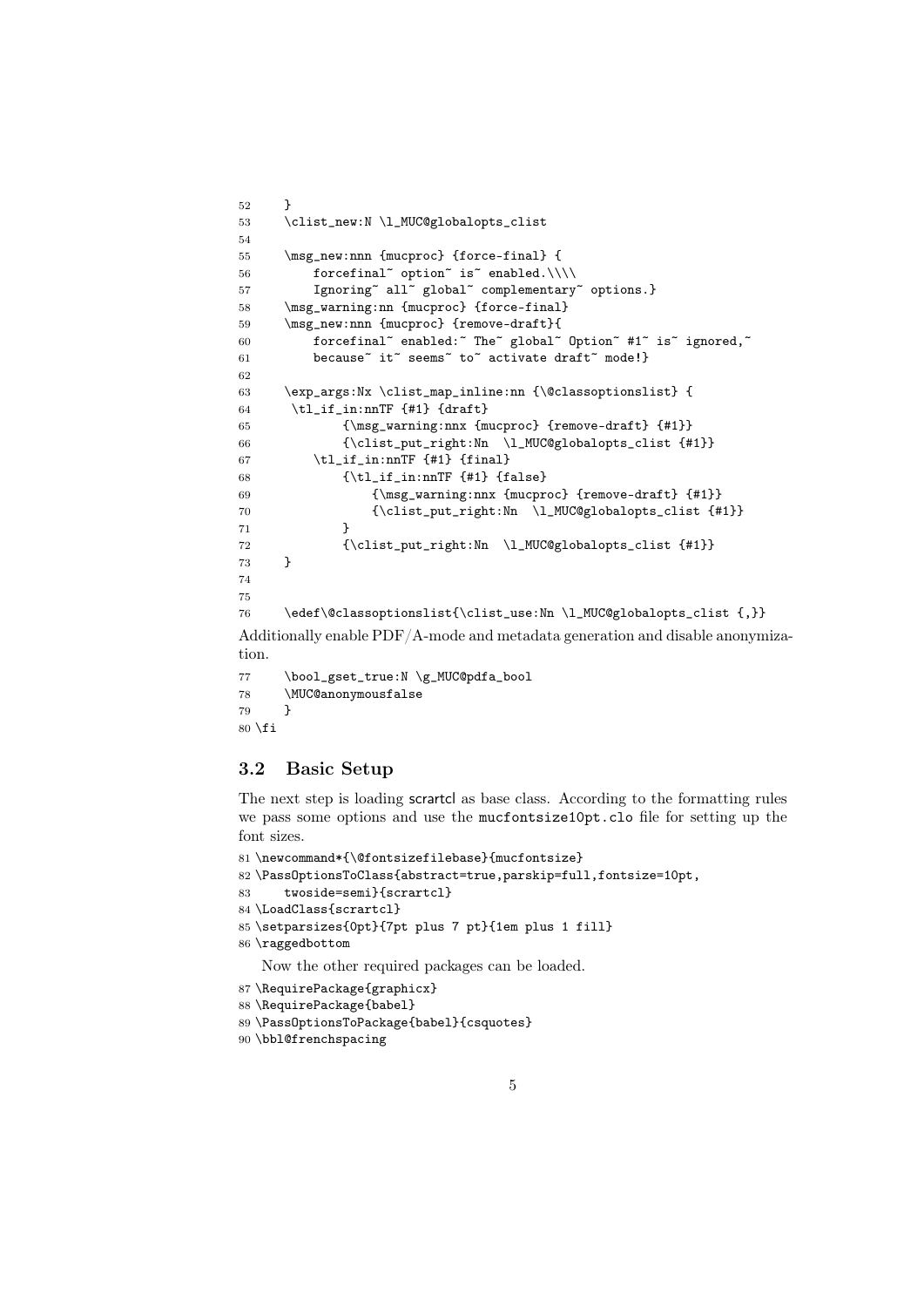```
91 \RequirePackage{csquotes}
92
93 \RequirePackage{geometry}% setup margins
94 \geometry{paper=a4paper,top=4.8cm, bottom=5.7cm,left=3.8cm,right=4cm,
95 head=12.045pt,headsep=\dimexpr1cm-12.045pt\relax}
```
### 3.3 Bibliography setup

The bibliography will be created using biblatex with biber as backend.

```
96 \PassOptionsToPackage{backend=biber}{biblatex}
97 \PassOptionsToPackage{citestyle=authoryear-comp}{biblatex}
98 \PassOptionsToPackage{bibstyle=apa}{biblatex}
99 \RequirePackage{biblatex}
```
The APA-style requires a Language mapping. It is set for both supported main languages.

100 \DeclareLanguageMapping{english}{english-apa}

```
101 \DeclareLanguageMapping{ngerman}{ngerman-apa}
```
Set up additional Settings to get an equal output, like the Word-version.

102 \defcaptionname{ngerman,german}{\refname}{Literaturverzeichnis} 103

```
104 \renewcommand*{\nameyeardelim}{\addcomma\space}
```
### 3.4 Font Choice

The formatting guidelines request Times New Roman as font. Since on most operating systems it is installed as a system font. We check if it is present and the currently used compiler supports the fontspec package.

105 \bool\_new:N \g\_MUC@fontspec\_bool

These tests basically use the expl3 methods, but also a fallback for older distributions is implemented to support older distributions. First we implement the compatibility-version.

106 \bool\_if:NTF \g\_MUC@compatibility\_mode {

```
To test if PDFTEX is used, we check if \pdfmatch is defined.
107 \expandafter\ifx\csname pdfmatch\endcsname\relax
108 \else
109 \PassOptionsToPackage{utf8}{inputenc}
110 \RequirePackage{inputenc}
111 \fi
112 \bool_gset_false:N \g_MUC@fontspec_bool
Next step is the mechanism to check if the used compiler supports fontspec.
113 }{
114 \sys_if_engine_luatex:TF {
115 \bool_gset_true:N \g_MUC@fontspec_bool
116 }{
117 \sys_if_engine_xetex:TF{
```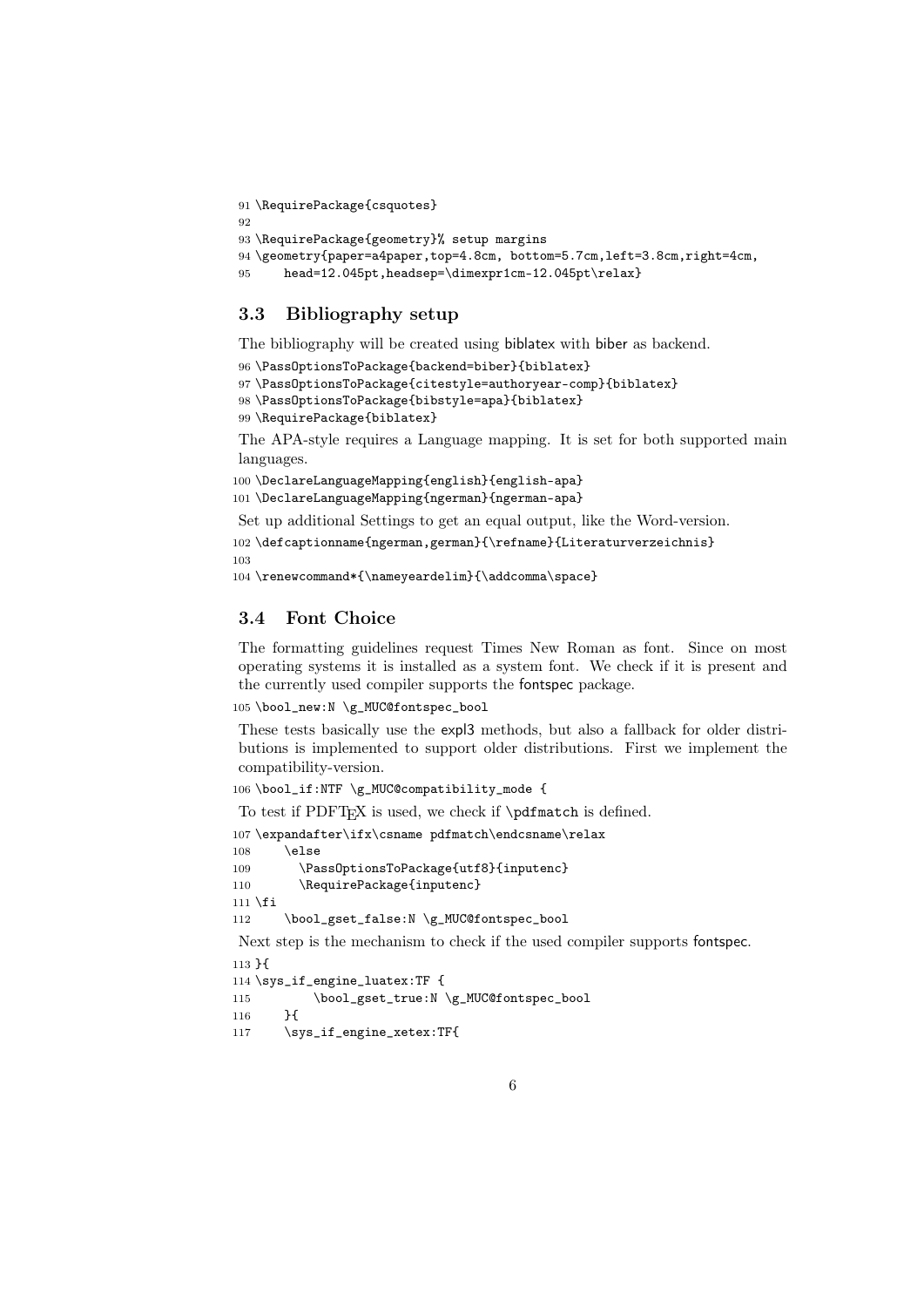```
118 \bool_gset_true:N \g_MUC@fontspec_bool
119 }{
120 \sys_if_engine_pdftex:T {
121 \bool_gset_false:N \g_MUC@fontspec_bool
122 \PassOptionsToPackage{utf8}{inputenc}
123 \RequirePackage{inputenc}
124 }
125 }
126 }
127 }
```
The font fallback is saved in a macro. This prevents the code to be written twice. It is executed when either fontspec is not supported or Times New Roman isn't installed.

```
128 \cs_new:Nn \MUC@font_Fallback: {
129 \PassOptionsToPackage{T1}{fontenc}
130 \RequirePackage{fontenc}
131 \IfFileExists{txfonts.sty}{\RequirePackage{txfonts}}{}
132 }
133
134 \if_bool:N \g_MUC@fontspec_bool
135 \RequirePackage{fontspec}
136 \fontspec_font_if_exist:nTF {Times~ New~ Roman}
137 {\setmainfont{Times~ New~ Roman}}
138 {\MUC@font_Fallback:}
139 \else:
140 \MUC@font_Fallback:
141 \fi:
```
### 3.5 PDF/A-mode and metadata creation

The PDF archiving mode is created using the pdfx package. For the correct creation the PDF/A format and the .xmpdata file for metadata specific system settings may be required. Therefore this mode is only active if the forcefinal mode is enabled.

```
142 \if_bool:N \g_MUC@pdfa_bool
143 \PassOptionsToPackage{a-1b}{pdfx}
144 \RequirePackage{pdfx}
145 \hypersetup{hidelinks}
146 \iow_new:N \MUC@xmpdata_stream
147 \iow_open:Nn \MUC@xmpdata_stream {\jobname.xmpdata}
148 \tl_new:N \g_MUC@xmp_title
149 \tl_new:N \g_MUC@xmp_author
150
151 \newcommand*{\MUC@passTitleData}{
152 \begingroup
153 \def\newline{}
154 \def\\{}
155 \xdef\MUC@author{\@author}
```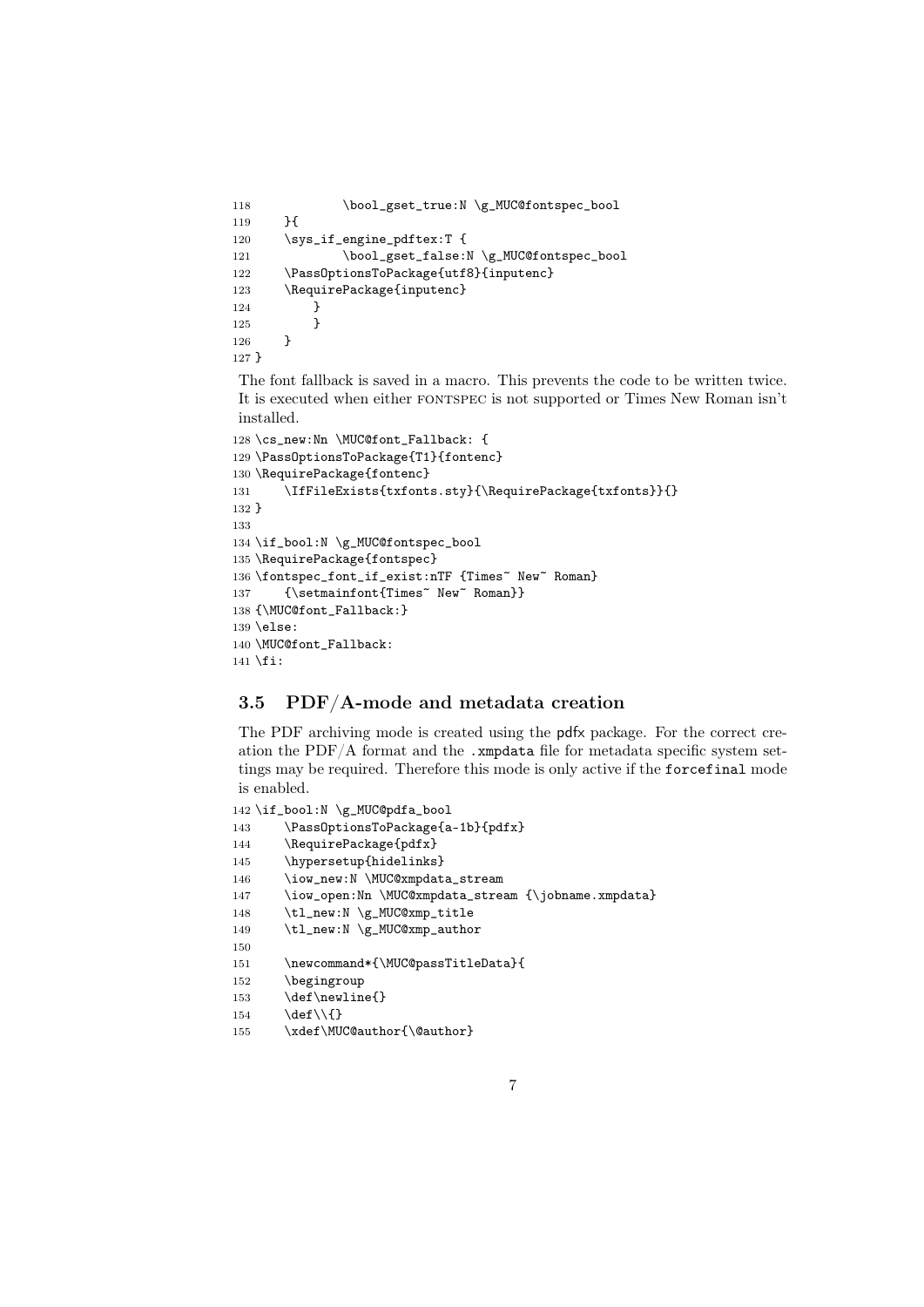```
156 \xdef\MUC@title{\@title}
157 \cs_set:Npn \and {\exp_not:n {\exp_not:N \sep}}
158 \tl_gset:Nx \g_MUC@xmp_title {\@title}
159 \tl_gset:Nx \g_MUC@xmp_author {\@author}
160 \endgroup
161 \iow_now:Nx \MUC@xmpdata_stream
162 \qquad \qquad163 \exp_not:N \Title{\tl_use:N \g_MUC@xmp_title}
164 ^^J
165 \exp_not:N \Author{\tl_use:N \g_MUC@xmp_author}
166 ^ J
167 \exp_not:N \Org{Mensch~ und~ Computer~ 2017}
168 }
169 }
If no PDF/A shall be created, the \mathtt{batch} data will only be passed to the
headline.
170 \else:
171 \msg_new:nnn {mucproc} {no-pdfa}{The~ mucproc~ class~ won't~ create~ PDF/A-mode.}
172 \msg_info:nn {mucproc} {no-pdfa}
173 \newcommand*{\MUC@passTitleData}{
174 \begingroup
175 \def\newline{}
176 \def\\{}
177 \xdef\MUC@author{\@author}
178 \xdef\MUC@title{\@title}
179 \endgroup
180 ]
181 \fi:
```
## 4 Title creation

The title creation process also invokes the mechanism to pass the title data to headline and metadata. It can be initialized calling \maketitle.

#### 4.1 Institution footnotes

The MuC formatting guidelines request the institutions typeset similar to footnotes, though they shouldn't be placed at the bottom of the page. The standard footnote mechanism is quite complicated, though we use the LATEX3 clist datatype to create a special mechanism implementing these "footnotes". The mechanism is called inside \maketitle but created outside of that macro definition to leave the code more readable.

All Arguments of the \thanks command will be saved in the comma list called \1 MUC@thanks clist.

182 \clist\_new:N \l\_MUC@thanks\_clist

The value of the footnote counter has to be expanded when the \thanks macro is called. Otherwise the footnotemarks might not match. To achieve this expansion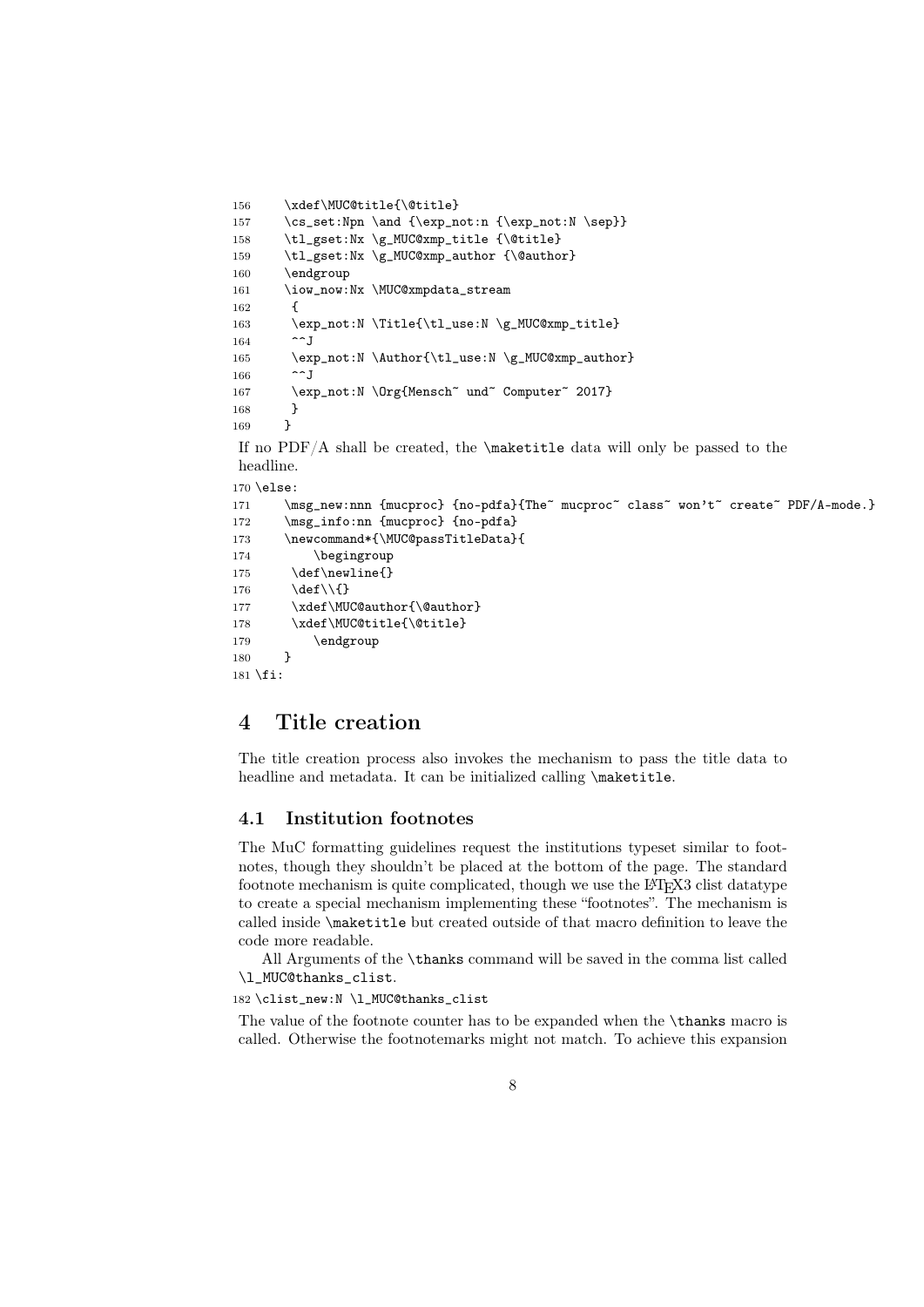order the \MUC@thanks:nn command takes the counter value as first argument and the institution name as second.

```
183 \cs set:Nn \MUC@thanks:nn {
184 \clist_gput_right:Nn \l_MUC@thanks_clist
185 {{#2\def\@thefnmark{#1}\@makefnmark}
186 }}
```
Inside the real \thanks macro the first argument will be expanded directly. Additionally \MUC@thanks sets its own first (optional) argument as a label for the property list \g\_MUC@InstRef\_prof. This allows the footnote counter value to be accessed through the label.

```
187 \bool_if:NTF \g_MUC@compatibility_mode
188 {\NewDocumentCommand{\MUC@thanks}{om}{
189 \footnotemark%<br>190 \exp_args:Nx \l
       \exp_args:Nx \MUC@thanks:nn {\thefootnote}{#2}
191 }
192 }{
193 \NewDocumentCommand{\MUC@thanks}{om}{
194 \footnotemark%
195 \IfNoValueF{#1}{
196 \prop_if_exist:NF \g_MUC@InstRef_prop {
197 \prop_new:N \g_MUC@InstRef_prop}
198 \prop_put:Nnx \g_MUC@InstRef_prop {#1} {\thefootnote}
199 }
200 \exp_args:Nx \MUC@thanks:nn {\thefootnote}{#2}
201 }
202 }
```
The mechanism seems to work like the typical LATEX label/ref though no backref is supported. To inform the user about this an error will be thrown when a label is accessed which does not exist.

```
203 \bool_if:NTF \g_MUC@compatibility_mode {
204 \msg_new:nnn {mucproc} {thanksref-unavailable} {
205 Compatibilty~ mode~ enabled.\\\\
206 The~ institution~ reference~ mechanism~ is~ not available.\|\cdot\|207 Update~ Your~ TeX~ distribution~ to~ be~ able~
208 to \degree use \degree this \degree feature.
209 }
210 \msg_warning:nn {mucproc} {thanksref-unavailable}
211 \newcommand\MUC@thanksref[1]{$\dagger$}
212 }{
213 \msg_new:nnn {mucproc} {thanks-label-missing} {
214 No~ institute~ labeled~ '#1'.\\\\
215 Add~ a~ label~ using~ the~ optional~ argument~
216 of~ the~ \thanks~ command.
217 }
218
219 \NewDocumentCommand\MUC@thanksref{m}{
220 \prop_if_in:NnTF \g_MUC@InstRef_prop {#1} {
221 \def\@thefnmark{\prop_item:Nn \g_MUC@InstRef_prop {#1}}%
```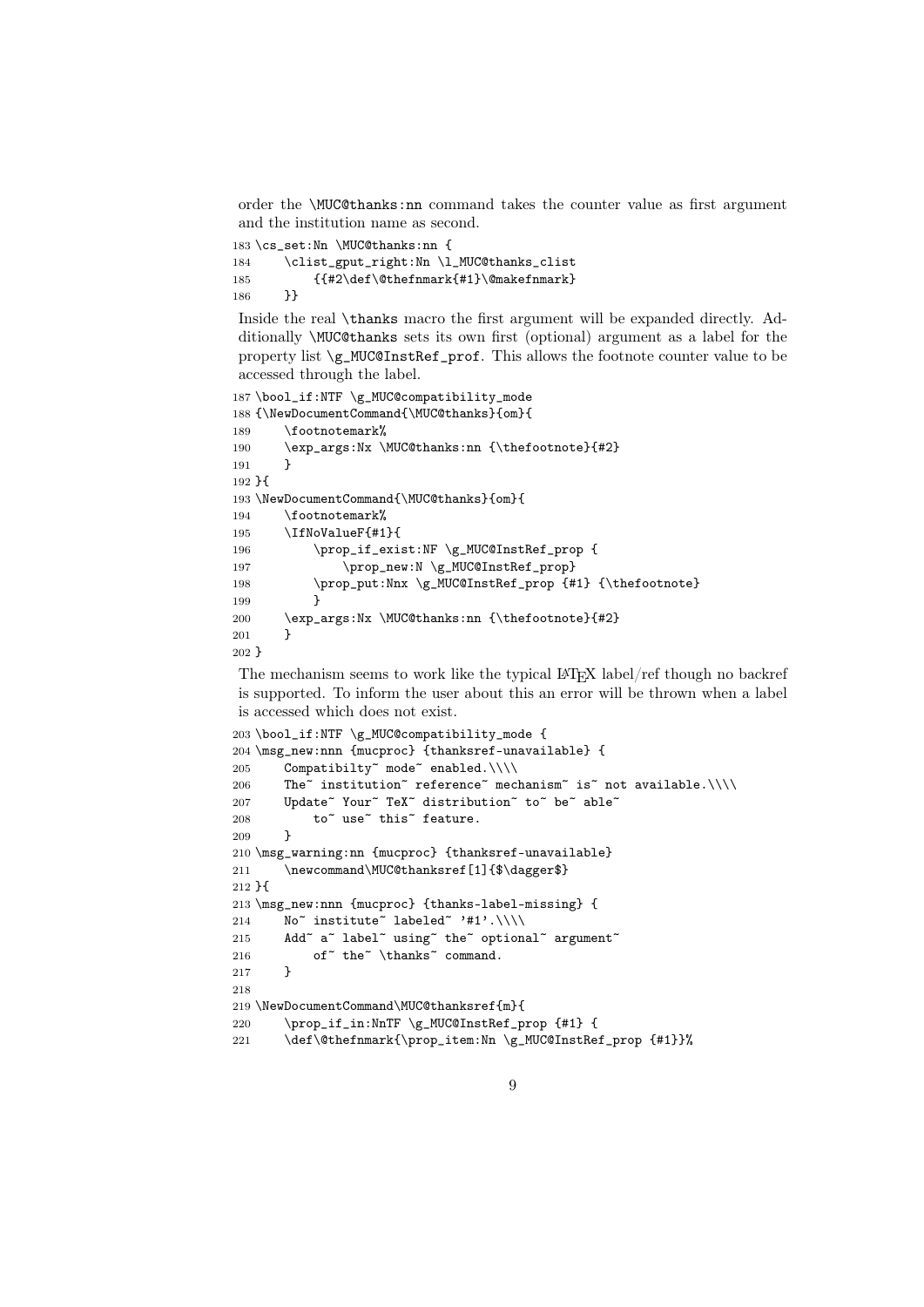```
222 \@makefnmark
223 }
224 {\msg_error:nn {mucproc} {thanks-label-missing}}
225 }
226 }
```
After the title has been set, the institutional notes shall be typeset.

```
227 \newcommand*\typeset@MUC@thanks {
228 \clist_use:Nn \l_MUC@thanks_clist {\rule{0pt}{0pt}\\}}
```
### 4.2 Typesetting the title

As written before, \maketitle has to execute additional jobs. Since the title fields also can contain other macros or even line breaks, the expansion process has to be controlled carefully.

```
229 \renewcommand*{\maketitle}{
230 \begingroup
```
Before passing the data to the headlines or metadata using the earlier defined \MUC@passTitleData we need some redefinitions for the commands, which can be used inside the title fields.

```
231 \DeclareExpandableDocumentCommand{\thanks}{om}{}
232 \def\thanksref##1{}
233\def\and{\unskip,~\ignorespaces}
```

```
234 \MUC@passTitleData
```
Not the actual title creation begins redefining the user macros to those prepared for that purpose.

```
235 \let\titlepage@restore\relax
236 \renewcommand*\thefootnote{\@arabic\c@footnote}
237 \let\thanks\MUC@thanks
238 \let\thanksref\MUC@thanksref
```
Now only the title fields have to be typeset.

```
239 \global\@topnum=\z@
240 \setparsizes{\z@}{\z@}{\z@\@plus 1fil}\par@updaterelative
241 \null
242 \vskip 41pt
243 {\usekomafont{title}{\Huge \@title \par}}%
244 {\ifx\@subtitle\@empty\else\vskip .5em\usekomafont{subtitle}%
245 \Large\@subtitle\par\fi}%
246 \vskip 7pt
247 {%
248 \usekomafont{author}{%
249 \lineskip .5em%
250 \@author
251 \par
252 }%
253 }%
254 \par
```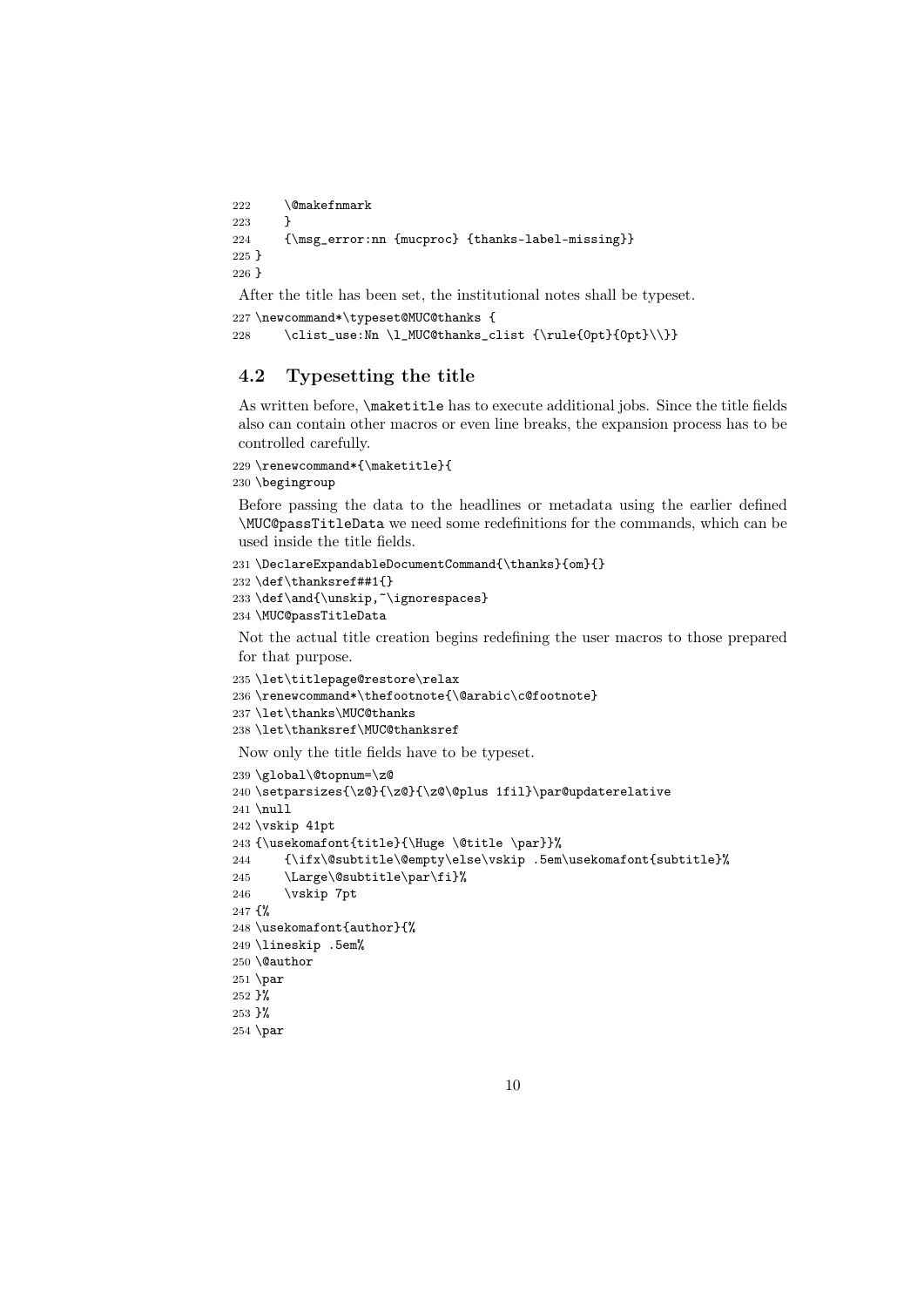```
255 \vskip 8pt
256 \bool_if:NTF \g_MUC@compatibility_mode
257 {\thispagestyle{empty}}
258 {\thispagestyle{MUC@titlepagestyle}}
259 \typeset@MUC@thanks
260 \par
261 \vspace{8pt}
262 \endgroup
263 \setcounter{footnote}{0}%
264 \global\let\and\relax
265 \global\let\thanksref\relax
266 }
```
### 4.3 Anonymization and additional author information

The anonymization is realized checking the setting using the corresponding ifexpression. The \@author information to the language dependent meaning of \MUCanonymousauthor.

```
267 \ifMUC@anonymous
268 \providecaptionname{english}{\MUCanonymousauthor}{anonymous~ version}
269 \providecaptionname{german,ngerman}{\MUCanonymousauthor}{Anonymisierte~ Fassung}
270 \def\@author{\MUCanonymousauthor}
271 \def\author#1{\relax}
```
The authoraddendum environment shall create no output, if the anonymous mode is active.

```
272 \RequirePackage{comment}<br>273 \excludecomment{authorado
       \text{2}274 \else
```
authoraddendum The Implementation works via the typical xparse mechanisms.

| 275 | \NewDocumentEnvironment{authoraddendum}{d<>om}{     |
|-----|-----------------------------------------------------|
| 276 | \par                                                |
| 277 | \IfNoValueTF{#2}{                                   |
| 278 | {\usekomafont{authoraddendum}#3}\par\medskip        |
| 279 | H                                                   |
| 280 | \begin{minipage}[t]{3cm}                            |
| 281 | \vspace{0pt}                                        |
| 282 | \IfNoValueTF{#1}{                                   |
| 283 | \includegraphics[width=\linewidth]{#2}              |
| 284 | }{                                                  |
| 285 | \includegraphics[#1]{#2}                            |
| 286 | ጉ                                                   |
| 287 | \end{minipage}\hfill%                               |
| 288 | \begin{minipage}[t]{\dimexpr\linewidth-3.5cm\relax} |
| 289 | \vspace{0pt}                                        |
| 290 | {\usekomafont{authoraddendum}#3}\par\medskip%       |
| 291 | ŀ                                                   |
| 292 | \usekomafont{authoraddendum}\ignorespaces           |
|     |                                                     |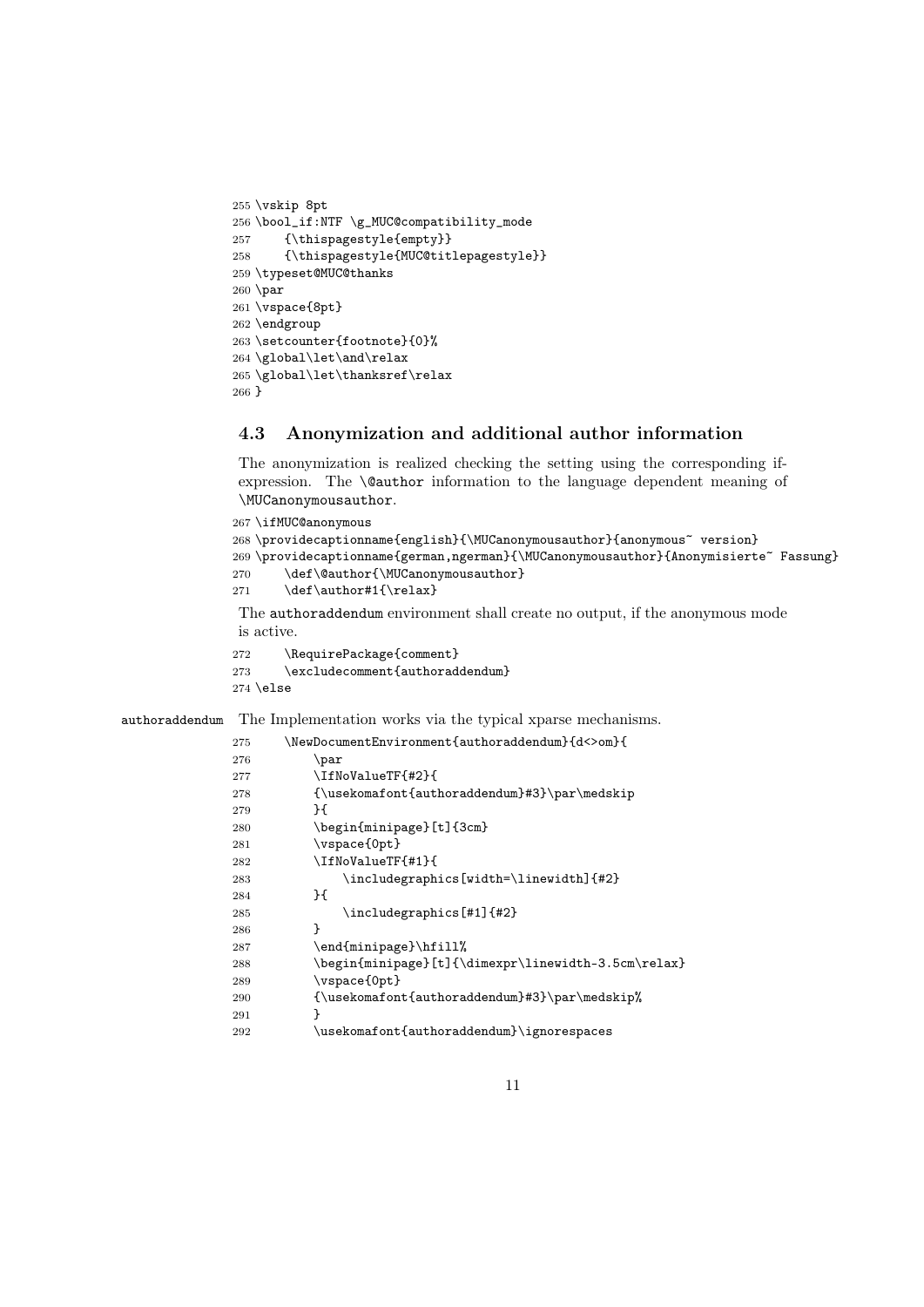```
293 }{
294 \IfNoValueF{#2}{\end{minipage}}
295 \par
296 }
297 \fi
```
### 4.4 Visible adjustment of sizes and spacing

To match the Word template we have to adjust a bunch of spacing settings as well as font sizes. The easiest way to achieve this is using the KOMA-Script mechanisms.

### 4.5 Structure Settings

Word indents the section headings independent from the width of the section number. To achieve this a macro called \MUC@sectionnumberbox is created and all section formats are redefined. In compatibility mode these settings will be ignored.

```
298 \reverse_if:N \if_bool:N \g_MUC@compatibility_mode
299 \newcommand*{\MUC@sectionnumberbox}[1]{\makebox[28bp][l]{#1\autodot}}
300 \renewcommand*{\sectionformat}{
301 \MUC@sectionnumberbox{\thesection}}
302 \renewcommand*{\subsectionformat}{
303 \MUC@sectionnumberbox{\thesubsection}}
304 \renewcommand*{\subsubsectionformat}{
305 \MUC@sectionnumberbox{\thesubsubsection}}
The spacing around the headings also has to be adjusted:
306 \RedeclareSectionCommand[afterskip=1.5ex plus .2ex,%
307 beforeskip=-3.6ex plus -1ex minus -.2ex]{section}
308 \RedeclareSectionCommand[afterskip=.5ex plus .2ex,%
309 beforeskip=-1ex plus -1ex minus -.2ex]{subsection}
310 \RedeclareSectionCommand[afterskip=.5ex plus .2ex,%
311 beforeskip=-1ex plus -1ex minus -.2ex]{subsubsection}
312 \RedeclareSectionCommand[afterskip=1em,%
313 beforeskip=1ex plus 1ex minus .2ex]{paragraph}
314 \RedeclareSectionCommand[afterskip=1em,%
315 beforeskip=1ex plus 1ex minus .2ex]{subparagraph}
316 \fi:
317 \ExplSyntaxOff
```
The font settings will be done together with all other font settings in the next subsection.

### 4.6 Font Settings

Adjusting the font settings to match the Word version:

```
318 \setkomafont{disposition}{}
319 \setkomafont{title}{}
```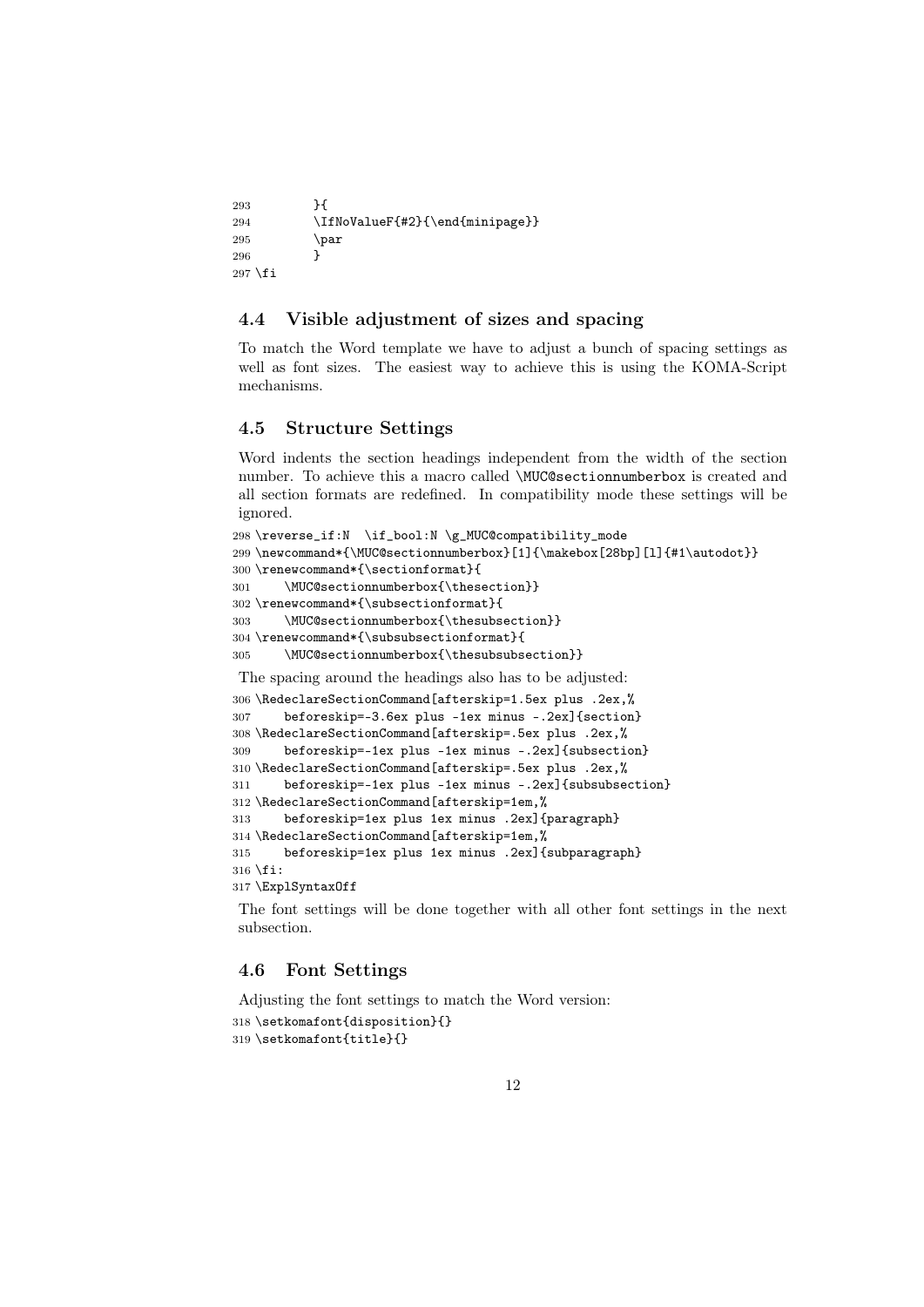```
320 \setkomafont{author}{\large}
321 \setkomafont{section}{\LARGE}
322 \setkomafont{subsection}{\Large}
323 \setkomafont{caption}{\footnotesize\itshape}
324 \setkomafont{captionlabel}{\usekomafont{caption}}
325 \newkomafont{abstractcontent}{\small}
326 \newkomafont{abstract}{\normalsize\bfseries}
327 \newkomafont{authoraddendum}{\small}
```
### 4.7 Abstract

The abstract environment is redefined to match the Word version.

```
328 \renewenvironment{abstract}{%
```

```
329 \setparsizes{0pt}{4pt}{0pt plus 1 fill}{%
```

```
330 \usekomafont{abstract}%
```

```
331 \abstractname}\par%
```

```
332 \usekomafont{abstractcontent}}{}
```
### 4.8 Pagestyle

The demo document shows a headline containing author and document title. To achieve this that information was passed inside the \maketitle macro and saved in the \MUC@author and \MUC@title macros. There is also a possibility to set a copyright-information box similar to the Word template.

```
333 \ifMUC@pagestyle
334 \PassOptionsToPackage{headsepline}{scrlayer-scrpage}
335 \RequirePackage{scrlayer-scrpage}
336 \ifMUC@copyrightinfo
```
Nowadays it is possible to write the complete content for the scrlayers directly inside the definition. To support older distributions as well the content is wrapped into a box. The most absolute length values have been extracted from different measurements to match the Word version.

```
337 \newsavebox\MUC@copyrightbox
338 \begin{lrbox}{\MUC@copyrightbox}
339 \setlength{\fboxrule}{.7bp}%
340 \setlength{\fboxsep}{6.5pt}%
341 \fbox{\hspace*{.8pt}\parbox[t][\dimexpr2cm-2\fboxsep
342 -2\fboxrule\relax][t]{%
343 \dimexpr\textwidth-2\fboxsep-2\fboxrule%
344 -1.6pt\relax}{%
345 Platzhalter für DOI und ggf. Copyright Text.
346 (Bitte nicht entfernen).\par
347 \vspace{7pt}
348 Name, Vorname (2017): Titel.%
349 Tagungsband Mensch und Computer 2017.
350 Gesellschaft für Informatik.%
351 DOI: xxxxxx}%
352 }
```